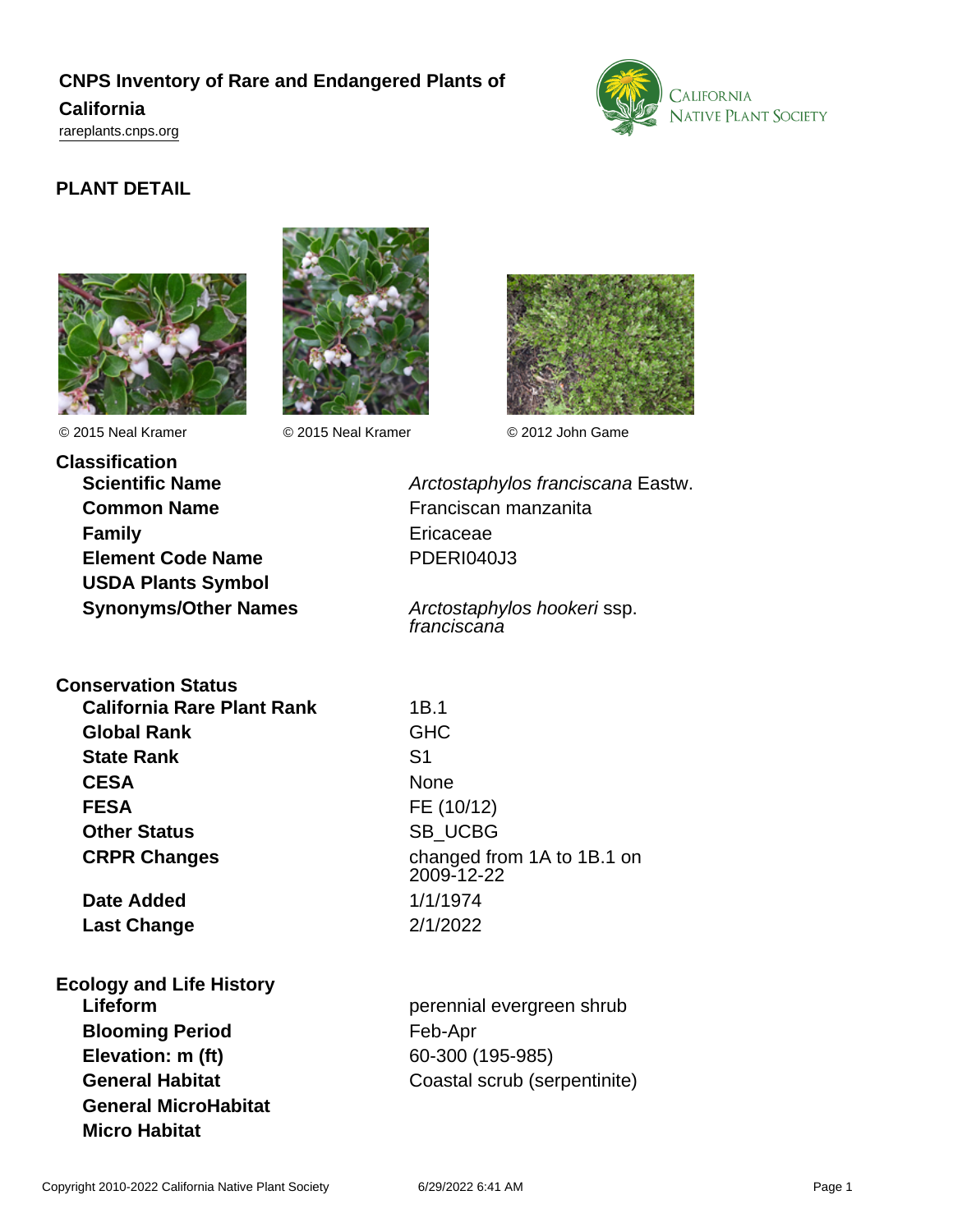# **Element Occurrence Data from California Natural Diversity Database Location Total Element Occurrences** 4 **Element Occurrence Ranks** Excellent (A) 0 Good (B) and the contract of the contract of the contract of the contract of the contract of the contract of the contract of the contract of the contract of the contract of the contract of the contract of the contract of t Fair (C) 0 Poor (D) 0 None  $(X)$  3 Unknown (U) 1 **Occurrence Status** Historical, > 20 years 3 Recent, < 20 years 1 **Presence** Presumed Extant 1 Possibly Extirpated 0 Presumed Extirpated 3 **CA Endemic** Yes **Counties** San Francisco (SFO) **States** California (CA) **Quads** San Francisco North (3712274), San Francisco South (3712264)\*

#### **Notes**

Definitions of codes preceding a county and/or quad:

\* Presumed extirpated

(\*) Possibly extirpated

Species may be present in other areas where conditions are favorable. These data should NOT be substituted for pre-project review or for on-site surveys.

### **General Notes**

Single plant rediscovered in 2009. Previously considered extinct since 1947. Seriously threatened by road construction. See Bulletin of the Torrey Botanical Club 32:201 (1905) for original description, and Madrono 54(2): 148-155 (2007) for revised nomenclature.

## **Distribution**

### **Threats**

## **Taxonomy**